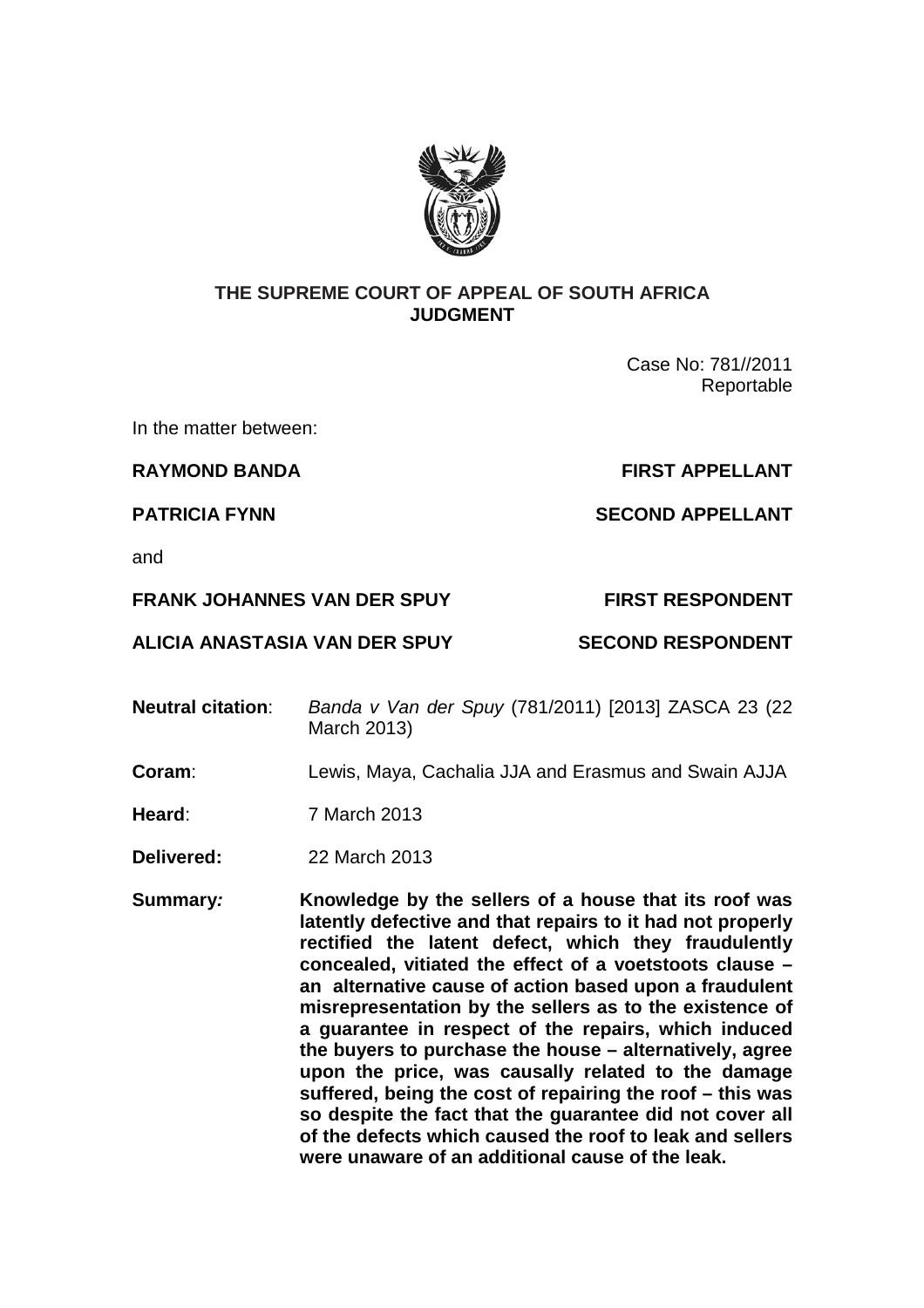## **ORDER**

**On appeal from:** South Gauteng High Court, Johannesburg (Boruchowitz J sitting as court of first instance):

1 The appeal is upheld with costs.

2 The order of the high court is set aside and is substituted with the following order:

'The defendants are ordered jointly and severally to pay to the plaintiffs the sum of R449 499 together with interest thereon at the rate of 15.5 per cent per annum from the date of judgment, being 23 September 2011, and costs of suit including the qualifying fees of Mr Visagie.'

## **JUDGMENT**

**\_\_\_\_\_\_\_\_\_\_\_\_\_\_\_\_\_\_\_\_\_\_\_\_\_\_\_\_\_\_\_\_\_\_\_\_\_\_\_\_\_\_\_\_\_\_\_\_\_\_\_\_\_\_\_\_\_\_\_\_\_\_\_** 

**SWAIN AJA** (**LEWIS, MAYA AND CACHALIA JJA AND ERASMUS AJA** concurring):

[1] A thatch roof that leaked prior to the sale of a house by the respondents to the appellants, and which continued to leak after the sale, gave rise to the present dispute between the parties.

[2] The main claim advanced before the South Gauteng High Court (Boruchowitz J) by the appellants, was based upon the actio quanti minoris, in which a reduction in the purchase price was sought, being the cost of repairing the roof, to cure the leaks. The agreement of sale contained a voetstoots clause. This placed the added burden upon the appellants of not only proving the existence of the latent defects in the roof, but also that the respondents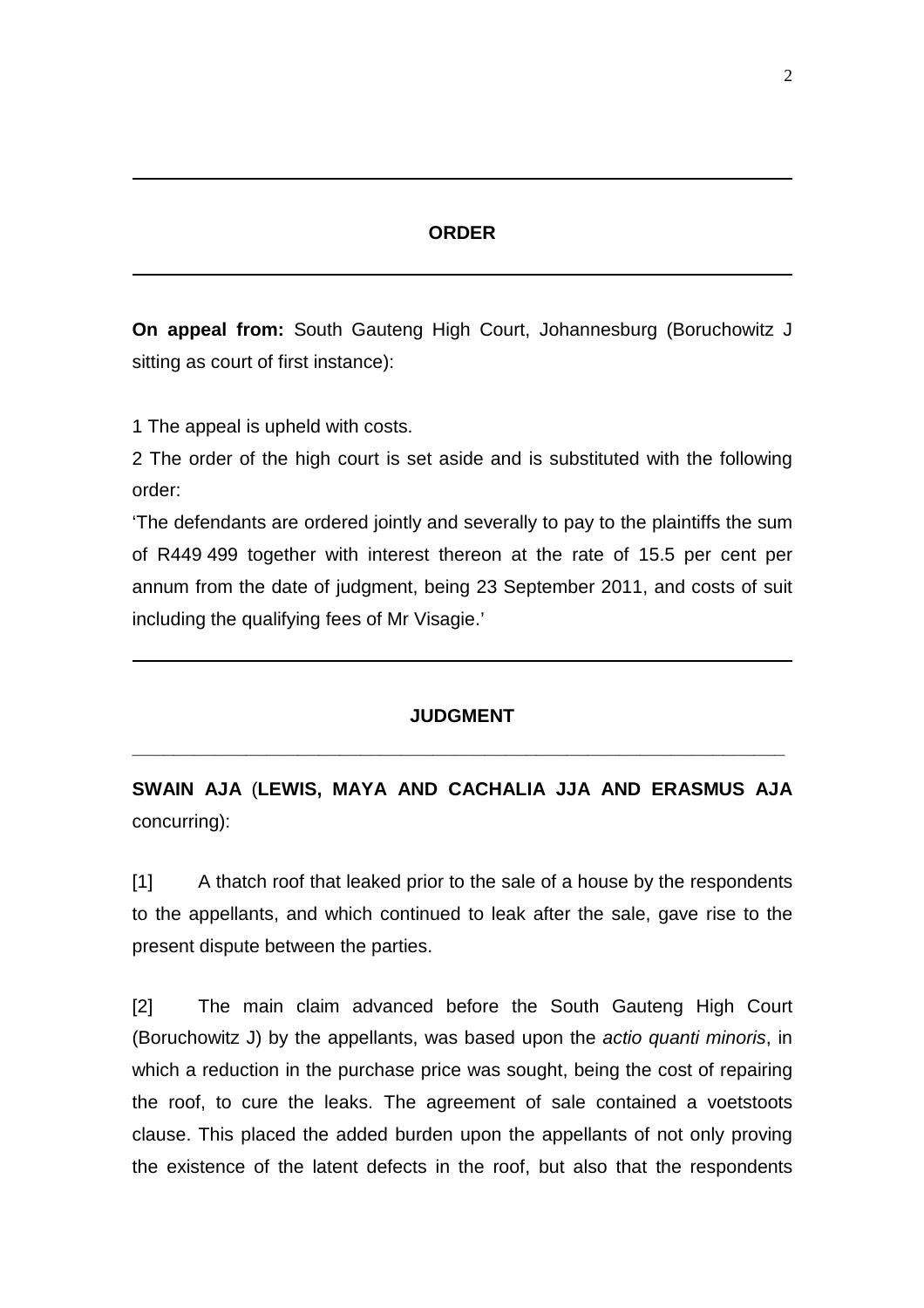were aware of these defects which caused the roof to leak, and thereby fraudulently neglected to inform the appellants of their existence.

[3] Two further alternative causes of action were advanced by the appellants. One was based upon a fraudulent misrepresentation by the respondents as to the existence of a guarantee in respect of repairs done to the roof and the other was founded on the actio ex empto. None of these claims found favour with the trial court, with the result that they were dismissed. The appellants were granted leave to appeal to this court.

[4] The trial court found that the defects in the roof were latent in nature, but upheld the defence of the respondents that they were excused from liability by virtue of the provisions of the voetstoots clause. The trial court found that the appellants had failed to establish on a balance of probabilities that, when the sale agreement was concluded, the respondents had knowledge of the latent defects 'and designedly, craftily or fraudulently, concealed their existence from the plaintiffs'.

[5] There is no challenge by the respondents by way of a cross-appeal against the finding of the trial court, that there were latent defects in the roof at the time of the sale. Indeed, from the evidence it is abundantly clear that this was the case.

[6] Accordingly the issue for determination is whether the appellants proved the requisite knowledge on the part of the respondents of the latent defects in the roof, which they then fraudulently concealed from the appellants. By virtue of the fact that it was common cause that the respondents had effected repairs to the roof before the sale, this would also embrace a determination of the issue of whether, to the knowledge of the respondents, these repairs did not properly or adequately rectify the defects in the roof to prevent the roof leaking.

[7] In order, however, properly to address the issue of whether the respondents possessed knowledge of the latent defects in the roof, it is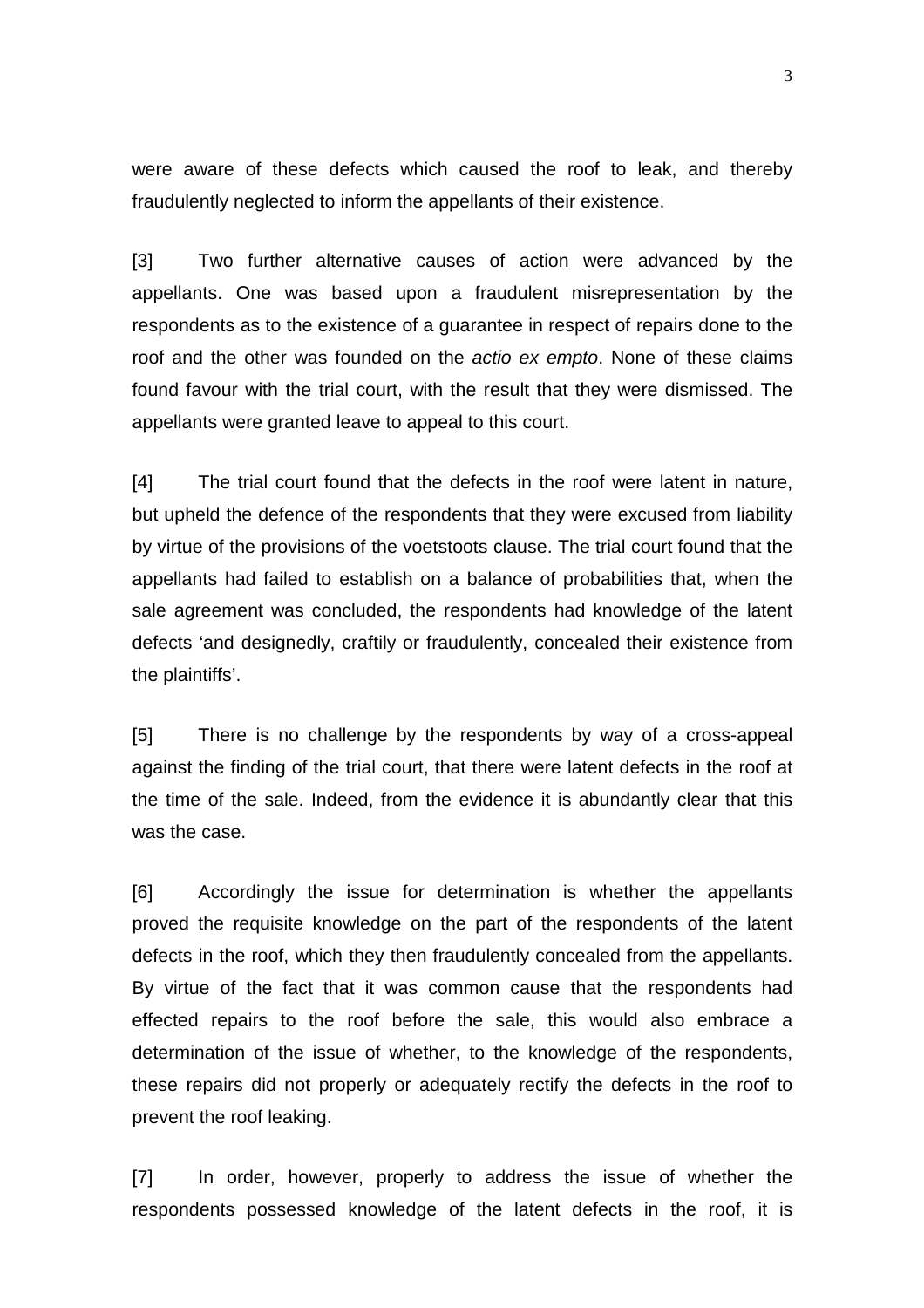necessary to briefly deal with the evidence concerning the nature of the defects in the roof, which caused the roof to leak. The evidence led by the appellants was that of Mr Jan de Wet Bornmann, an independent assessor of insurance claims, employed by the bond holder over the house, namely Absa Bank and Mr Abraham Visagie, a professional engineer who was called as an expert witness. No evidence was led by the respondents to contradict the testimony of these witnesses.

[8] The evidence of these two witnesses clearly established that the cause of the leaks in the roof was twofold. Bornmann's evidence was that the wooden roof poles were inadequate properly to support the weight of the thatch roof and would have to be reinforced. As a result, the roof was gradually collapsing, moving downwards, as well as laterally. As a consequence of the movement in the roof, openings had appeared between the flashing and the thatch, through which rainwater had gained ingress and flowed down the internal walls of the house.

[9] Visagie testified that the cause of the leaks was the inadequate pitch of the roof. The recommended pitch for a thatch roof was 45 degrees. The roof of the house was less than 30 degrees in places and could not be regarded as functional, because the thatch fibres would have a negative gradient and water would not run off the roof, but into the thatch. As a consequence, the thatch would stay wet and would rot much more quickly than it was supposed to. Much of the top layer of thatch had rotted away when he inspected the roof and leaks had occurred in various locations. In addition, severe deflection was visible in the ridge line which he regarded as a failure. At the time the repairs to the roof were carried out, it had already deflected beyond the point of repair. In Visagie's opinion, the only way to repair the roof was to demolish it and reconstruct it in accordance with a properly engineered design with the correct pitch.

[10] The trial court correctly found in the light of this evidence that the design of the roof structure was inadequate, the thatch roof was not functional, leaks would occur and the remedial work performed would not make the structure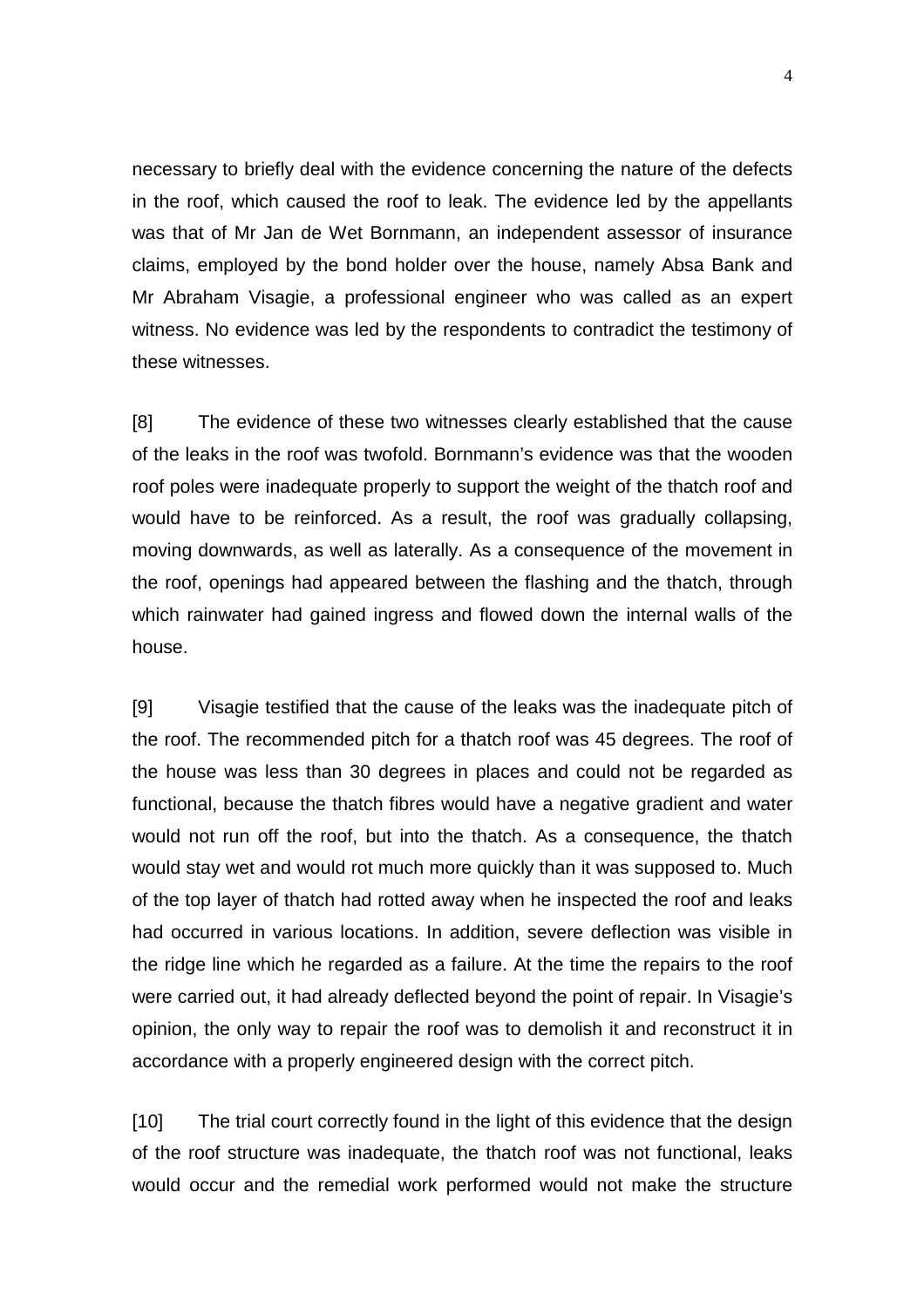safe and pass engineering guidelines. As pointed out, the trial court then concluded that these defects were clearly latent.

[11] An assessment of whether the appellants proved that the respondents knew of the latent defects in the roof which caused it to leak, and whether they also knew that the repairs effected would not permanently solve the problem of it leaking, in the face of the first respondent's denial that he possessed such knowledge, requires an assessment of the objective facts. Any inference must be drawn from the facts revealed by the evidence.

## [12] As pointed out in  $R \vee M$ yers 1948 (1) SA 375 (A) at 383:

'. . .absence of reasonable grounds for belief in the truth of what is stated may provide cogent evidence that there was in fact no such belief.'

Similarly in Hamman v Moolman 1968 (4) SA 340 (A) at 347A the following was added:

'The fact that a belief is held to be not well-founded may, of course, point to the absence of an honest belief, but this fact must be weighed with all the relevant evidence in order to determine the existence or absence of an honest belief.'

[13] Central to this enquiry is the evidence concerning the undertaking given by the first respondent to the appellants, contained in an addendum to the contract of sale, executed on 25 July 2007 providing as follows: 'Seller to transfer guarantee on thatch roof to purchaser from the contractor.' The first respondent was forced to concede that when he signed the addendum, to his knowledge, there was no guarantee in existence, because the time period for which it was furnished had expired. The trial court correctly concluded that: 'To have undertaken in these circumstances to provide a guarantee was thoroughly misleading and in my view fraudulent'. In addition, a consideration of the first respondent's evidence in relation to what he alleged was the duration of the guarantee, reveals a similar distressing lack of veracity.

[14] The first respondent's legal representative presented the respondents' case on the basis that Braaff, the contractor, had given an oral guarantee of one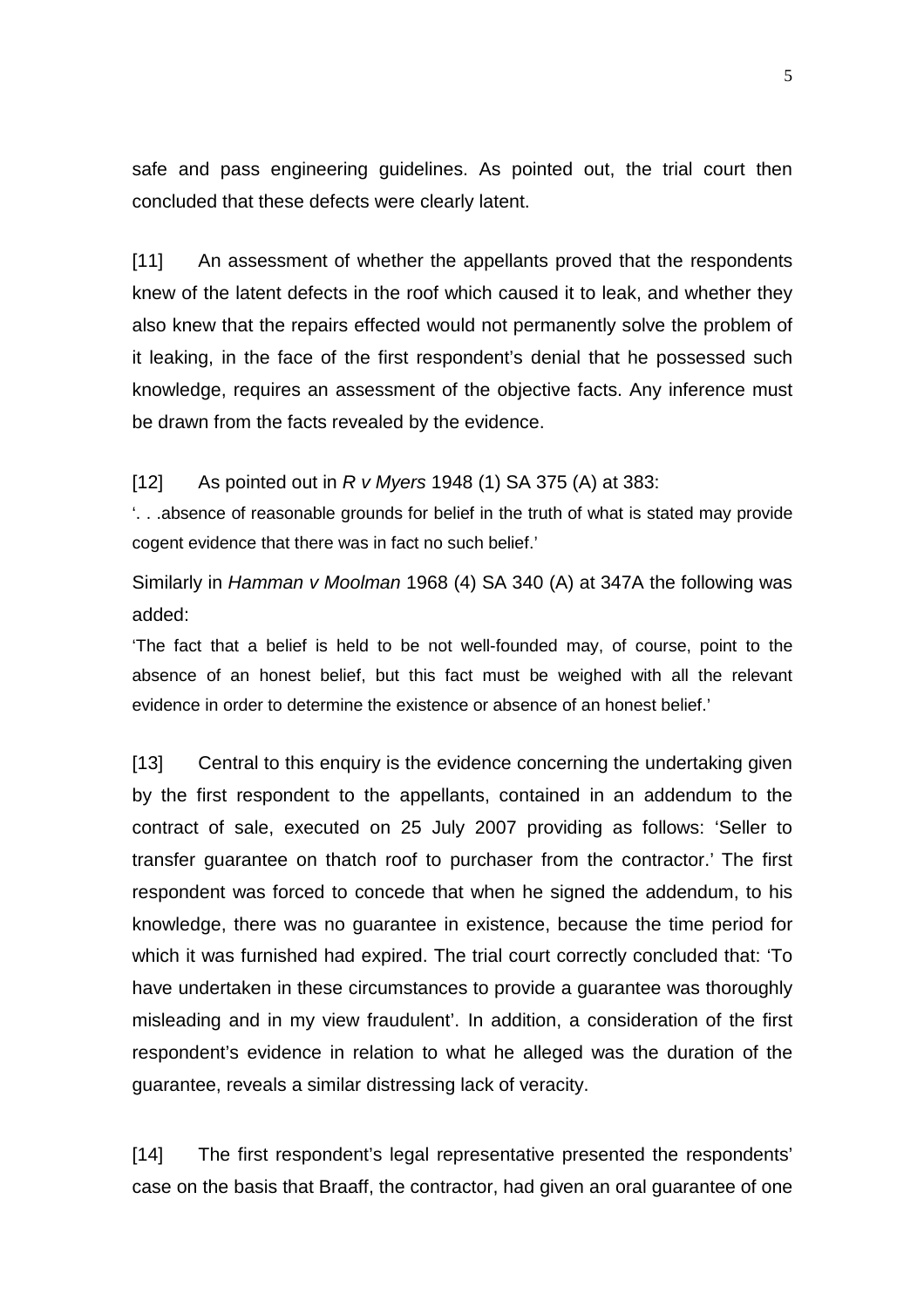year to first respondent's brother. However, when giving evidence the first respondent said that he asked Braaff for a guarantee until after the rains, to which Braaff agreed. When the first respondent was asked where his legal representative had obtained the idea that the guarantee was for one year, he gave a clearly fallacious reply in which he attempted to reconcile a guarantee for one year with the date in the following year when the first rains fell.

[15] On the other hand Braaff maintained that the first respondent had asked for a guarantee for six months, to which he agreed. It is significant that when Braaff was asked to furnish a guarantee, which he did on 27 July 2007, to enable the respondents to comply with their obligations in terms of the addendum, it was for a period of six months only. This elicited no protest from the first respondent, who maintained that he did not see the document when it was furnished. In my view it is highly improbable that the first respondent, knowing that the furnishing of a valid guarantee had been elevated to the status of an obligation in terms of the addendum, would have had no interest in the duration of the guarantee furnished by Braaff.

[16] The evidence clearly establishes that the first respondent was untruthful concerning the duration of the guarantee. That he was dishonest in regard to the guarantee's duration clearly shows he appreciated the danger to the sale of the house, inherent in a guarantee which was worthless, because it had expired. The trial court found that '[o]n the probabilities the defendants gave the undertaking to deliver, what at that stage was a non-existent guarantee, because they did not wish to sabotage or derail the contract and hoped that in the fullness of time there would be no need on the part of the plaintiffs to rely upon same'. The trial court did not, however, interrogate the further issue, namely, why the respondents would fear disclosure of the non-existence of the guarantee? If the first respondent believed in the adequacy of the repairs, why did the first respondent not simply disclose that the guarantee had expired and invite an inspection of the roof? That the first respondent did not do so speaks volumes for his lack of belief in the adequacy of the repairs.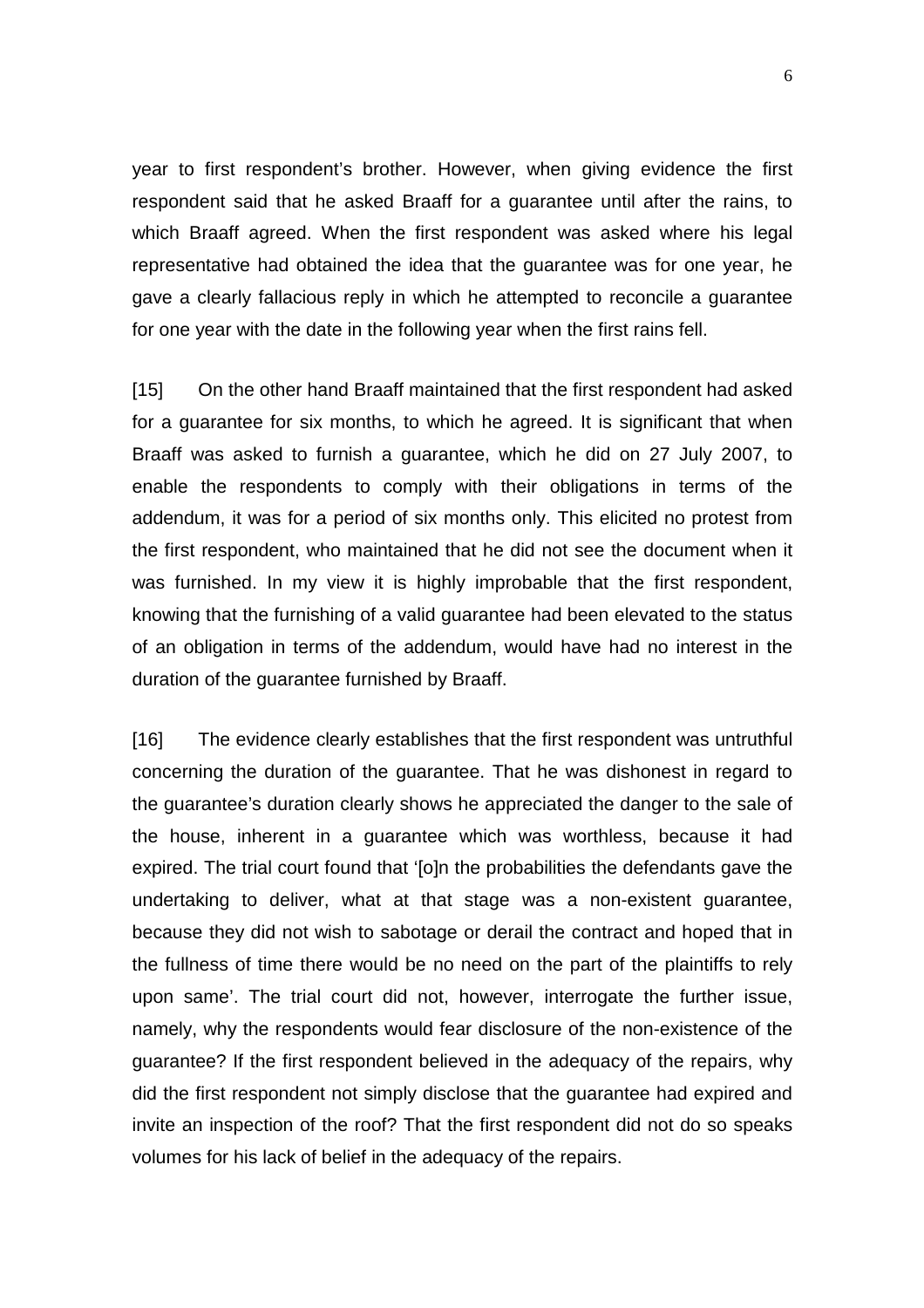[17] It is necessary, however, to examine the relevant evidence to determine whether there were reasonable grounds for the professed belief of the first respondent in the adequacy of the repairs effected by Braaff. Bornmann said his great fear, which he pointed out to the first respondent, was that if nothing was done to stop the movement of the roof, it would become worse and could eventually collapse, causing damage to the structure of the walls. He told the first respondent that the reinforcement of the roof was not as he would have wished, but what had been done was better than doing nothing. In other words, it would delay further movement of the roof. The first respondent conceded that Bornmann had said that the work was not done as Bornmann would have done it, but that it was acceptable ('aanvaarbaar') if he could use that word.

[18] According to the first respondent, Bornmann stated that the roof was much better than it was and that the problems with the roof had been permanently cured ('dit sal stopgesit word nou'). This was in direct contradiction to what Bornmann had said, namely that the repairs would only delay further movement of the roof, which statement was never challenged. If the first respondent truly believed that this was Bornmann's view of the adequacy of the repairs, why did he not disclose the non-existence of the guarantee and refer the first appellant to Bornmann for confirmation, that the problems in the roof had been permanently rectified? That the first respondent did not do so again speaks volumes for his lack of belief in the adequacy of the repairs.

[19] A further issue which must be addressed, in the context of determining the bona fides of the first respondent's professed belief in the adequacy of the repairs, is his contention that he believed that the repairs were acceptable because he continued to enjoy insurance cover over the roof by Absa Insurance, after the repairs had been effected. It was originally put to Bornmann that the first respondent would say that he had phoned Bornmann to inspect the repairs, because the first respondent was worried about his insurance cover and had wanted to be satisfied that the repairs would not place his insurance at risk. Bornmann emphatically disputed that there was any basis upon which he would inspect a property to certify that the property was free of any defects,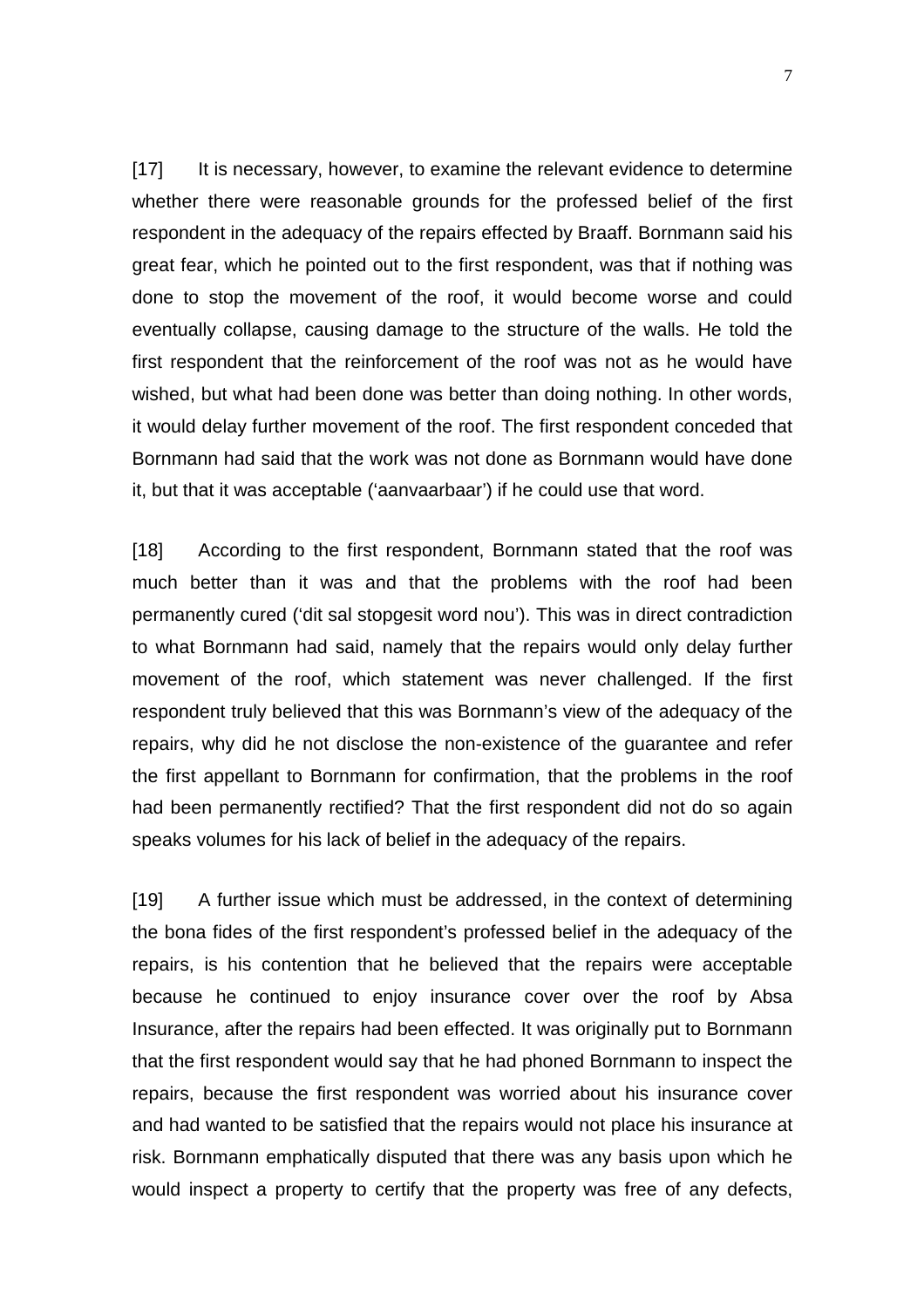latent or otherwise, or that he would inspect the property purporting to represent Absa and certify that the property was insurable. The first respondent maintained that although Bornmann had said the repairs were not executed as he would have liked, Bornmann did not explain what he meant, or elaborate upon his reservations. When asked why he did not ask Bornmann what he meant, he replied that it was not important to him because Absa had satisfied him that the repairs were acceptable and he again had insurance cover on his roof. He added that this was not conveyed to him but was what he concluded. When the first respondent was asked why he did not directly address this issue with Bornmann, he replied that Bornman worked with the bank and he believed that Bornmann would correspond with the bank.

[20] In R v Myers (at 382) Greenberg JA, quoting Halsbury 2 ed vol 23 sec 59, stated that a belief is not honest which

'though in fact entertained by the representor may have been itself the outcome of a fraudulent diligence in ignorance – that is, of a wilful abstention from all sources of information which might lead to suspicion, and a sedulous avoidance of all possible avenues to the truth, for the express purpose of not having any doubt thrown on what he desires, and is determined to, and afterwards does (in a sense) believe.'

[21] The first respondent quite clearly avoided asking Bornmann what his reservations were in regard to the adequacy of the repairs to the roof and whether this would affect his insurance cover. He also avoided directing the same enquiry to Absa Insurance. His conduct cannot be construed as anything other than a 'wilful abstention' from both sources of information, which would, according to his professed understanding of what the purpose was of Bornmann's visit, have led to an answer to his fears. That he did not do so indicates an avoidance by him of all possible avenues to the truth, for the express purpose of not having any doubt thrown upon what he desired and was determined to believe.

[22] When all of the above is considered, it is clear that the first respondent did not possess an honest belief in the adequacy of the repairs that were effected to the roof, such that the problem of leaks in the roof had been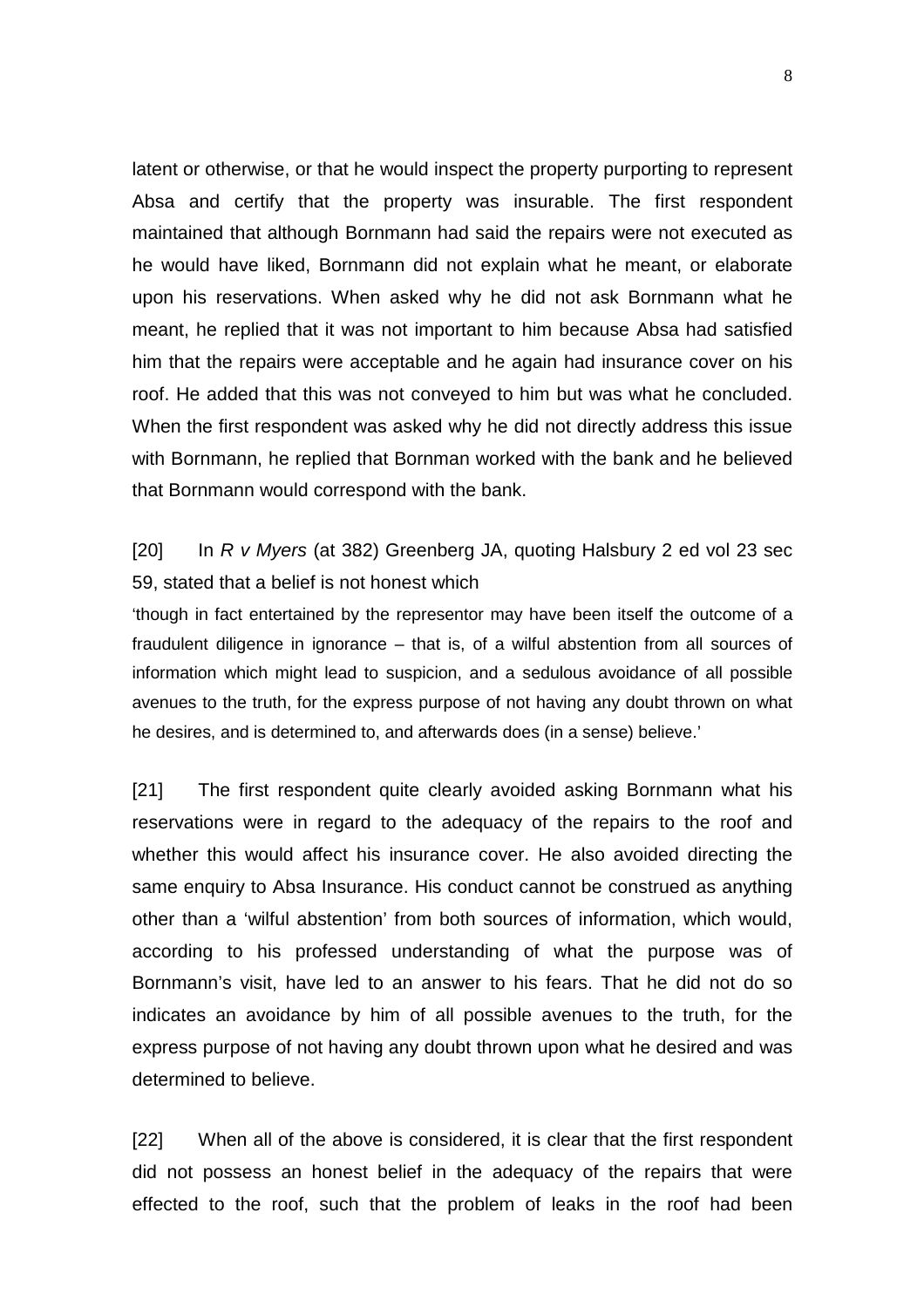permanently addressed. Considered together with the fraudulent conduct of the respondents in not disclosing the absence of a valid guarantee and their dishonesty in relation to the duration of the guarantee, it is clear that they possessed knowledge of the structural defects in the roof, identified by Bornmann, which were a cause of the roof leaking, and which had not been permanently repaired by Braaff. At the very least, they were conscious of the inadequate nature of the repairs to the defects in the roof, which gave them reasonable grounds to suspect that the leaks in the roof had not been fixed, and they were therefore obliged to disclose this knowledge to the appellants. See A J Kerr The Law of Sale and Lease 3 ed (2004) at 148.

[23] It is, however, clear that the respondents were not aware that an additional cause of the leaks in the roof was the inadequate pitch of the roof as identified by Visagie. Braaff maintained that he had identified this problem and told the first respondent, which the first respondent denied. Braaff also said that before he had delivered a quotation to repair the roof, he had inspected the roof with Bornmann and they had discussed the roof and Bornmann had pointed out to him what the problem was. If Braaff was aware of the serious problem in the roof, namely the inadequate pitch, and had inspected the roof with Bornmann, it is highly improbable that he would not have mentioned it to Bornmann. It is, however, clear that Bornmann was not aware of this problem in the roof when he compiled his report. In addition if Braaff was aware of this problem in the roof, it is unlikely that he would have suggested repairs which would not have addressed the problem. His explanation that he had not quoted to remove the roof, because if he had, he would not have obtained the job, rings hollow. Considering all of the above, it is clear that Braaff did not possess knowledge of the inadequate slope of the roof and accordingly could not have told the first respondent of this defect. In this context I agree with the trial court's view that Braaff was neither a reliable nor satisfactory witness.

[24] It is trite that a seller is liable for all latent defects which render unfit or partially unfit, the res vendita for the purpose for which it was intended to be used. See G R J Hackwill and H G Mackeurtan Sale of Goods in South Africa 5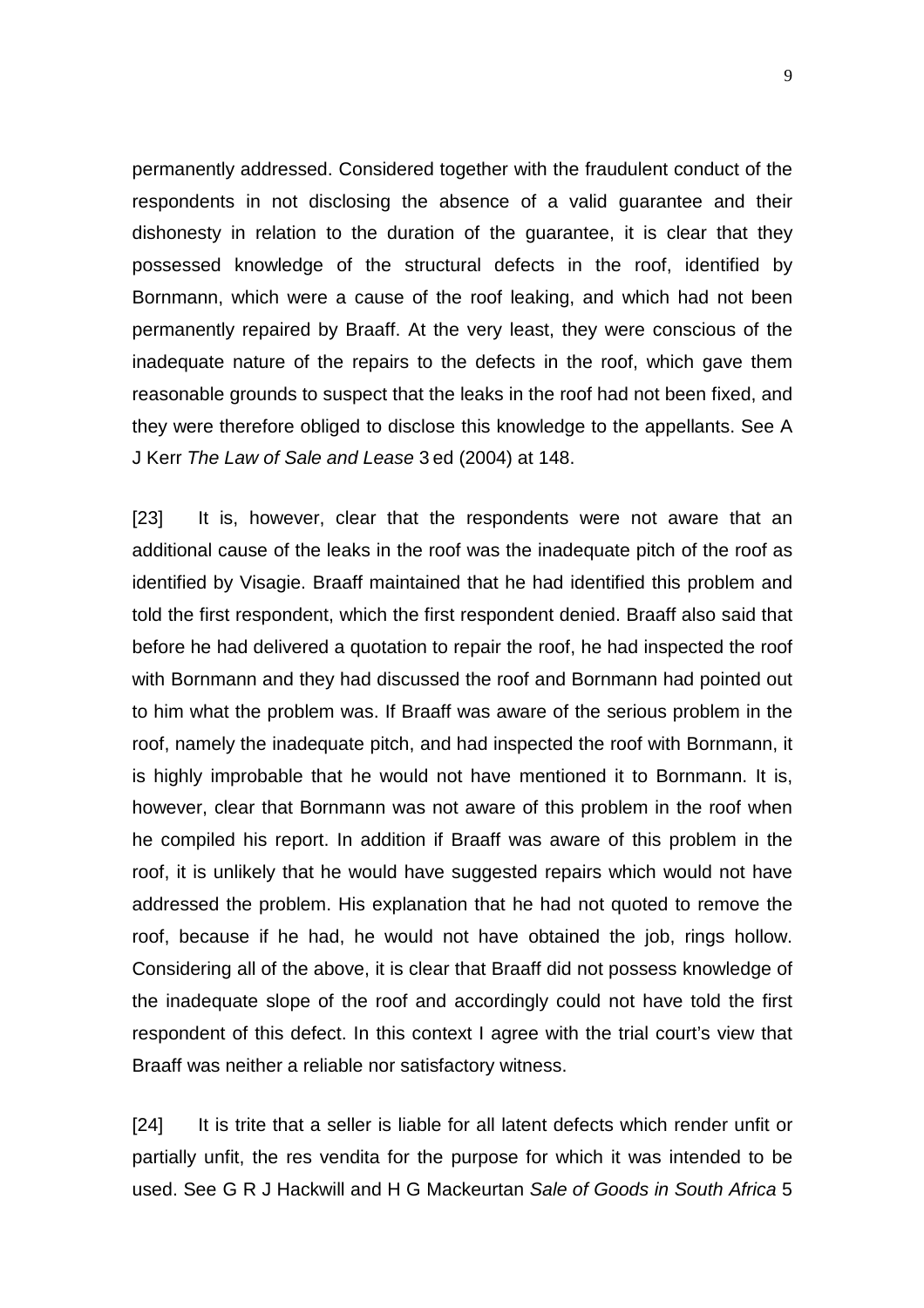ed (1984) at 135. A leaking roof is a latent defect which renders the house unfit for habitation. The respondents were aware of one of the causes for the leaking roof, namely inadequate roof design, which resulted in the sagging of the roof, which had not been permanently repaired and which they had concealed. The respondents were unaware, however, of the other cause of the leaking roof namely, the inadequate pitch of the roof. The fact that they were unaware of an additional cause of the leaking matters not. Their fraudulent conduct in concealing the existence of the defective leaking roof forfeits the protection of the voetstoots clause in respect of this latent defect.

[25] The appellants are accordingly entitled to the difference between the purchase price of the house and its value with the defective roof. (See Hackwill supra at 156 para 10.6.1.) No evidence was led of the market price of the house with the defective roof at the time of the sale. It seems self-evident, however, that there would not be a market for a house where the whole roof has to be replaced. Where there is no market the court is entitled to fix the sum for which the house could have been restored. (See Hackwill supra at 157 para 10.6.2.) The cost of repairs may be used as a measure of the award to be made where the actual value could not be determined, or is difficult to determine. See Labuschagne Broers v Spring Farm (Pty) Ltd 1976 (2) SA 824 (T).

[26] An alternative cause of action was based upon the fraudulent, alternatively, negligent misrepresentation by the respondents that a valid written guarantee, regarding the soundness of the thatch roof, was in place and that the defect had been rectified. As pointed out, the trial court found that the respondents were aware that the guarantee had lapsed when the addendum was signed and the undertaking to provide one was misleading and fraudulent. The trial court found that a fraudulent misrepresentation was made by the respondents to the appellants in regard to the guarantee. I agree with this view.

[27] The trial court, however, found that the damages claimed, being the cost of replacing the thatch roof, did not arise as a direct consequence of the respondents' fraudulent conduct in relation to the guarantee. The reasoning of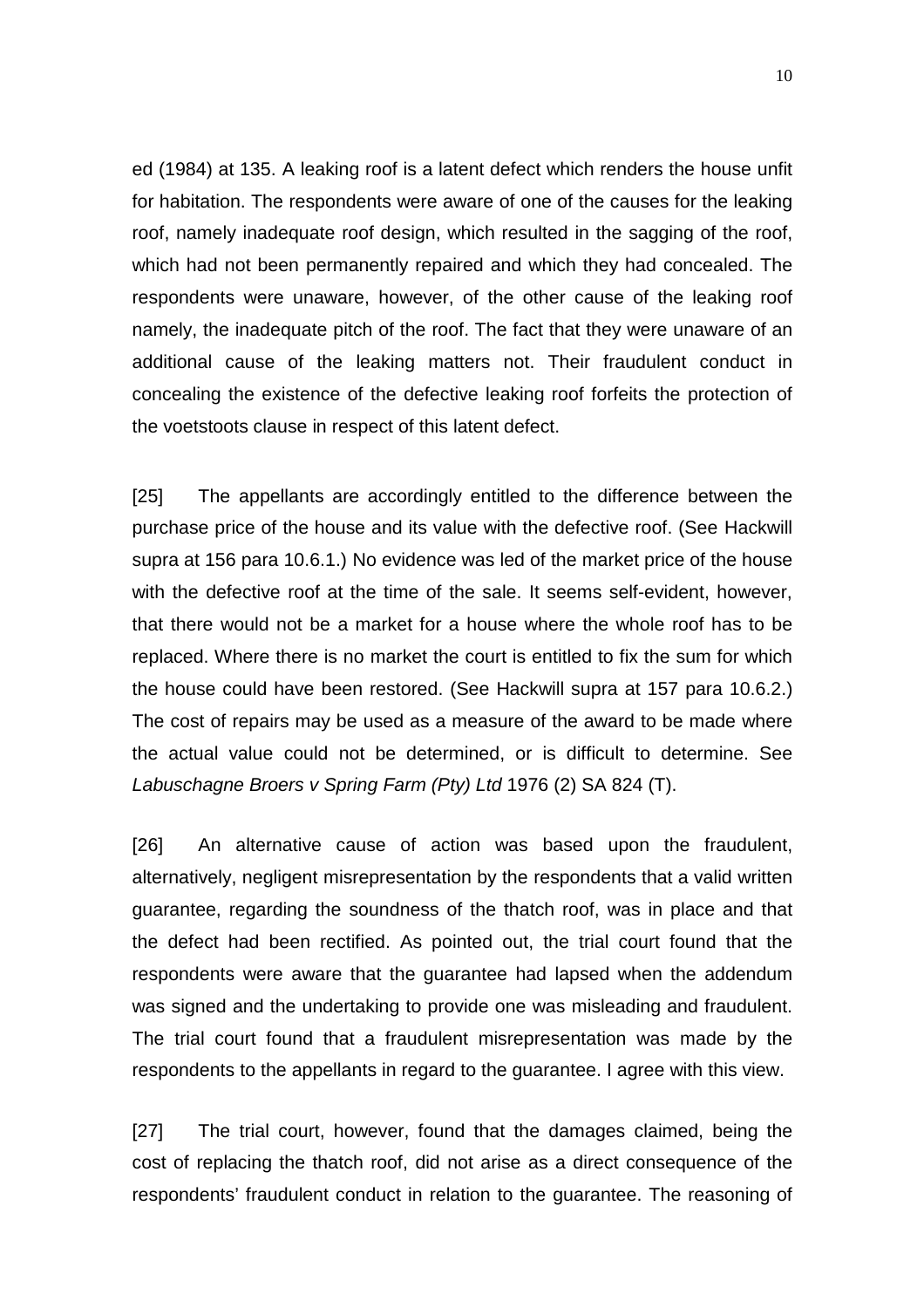the trial court was that the guarantee, even if provided by the respondents to the appellants (presumably as a valid guarantee) would not have prevented the appellants from suffering loss as a result of the presence of the latent defects, because the guarantee, given by Braaff, only related to the remedial work performed and did not operate as a guarantee in respect of all latent defects.

[28] The first appellant's evidence was that if the first respondent had not informed him of the guarantee he would not have signed the agreement, and if this was conveyed to him when the addendum had been signed, he would not have proceeded with the transaction. The first appellant also stated that if he had been aware of the problem with the roof, he would have had an expert assess the roof and furnish him with a quotation of what it would cost to restore it. He would then have negotiated with the respondents regarding the quotation because they really liked the house. If agreement could not be reached, then they would not have gone ahead with the purchase. On the evidence, the existence of a guarantee in respect of the repairs to the roof had played a vital role in the conclusion of the agreement, right from the outset. It was for this reason that it was elevated to a term of the agreement, by the first appellant, in terms of the addendum. It is quite clear that the appellants were induced by the fraudulent misrepresentation to conclude the sale agreement or, at least, to pay the purchase price agreed upon.

[29] It is trite that the claim of the appellants, based as it is in delict, is one in which the appellants seek to recover the amount by which their patrimony has been diminished. See Trotman & another v Edwick 1951 (1) SA 443 (A) at 449B-C. The fraud of the respondents may be considered either as having causally effected, not the transaction as a whole, but only the roof of the house, as a distinctive part having special significance to the appellants. The fraud therefore affected only the amount of the purchase price that the appellants agreed to pay. On this basis the so-called 'swings and roundabouts' principle of computing the damages would be inapplicable and the cost of repairing the defect would be the appropriate measure. See Ranger v Wykerd & another 1977 (2) SA 976 (A) at 992A-B. Alternatively, the fraud of the respondents may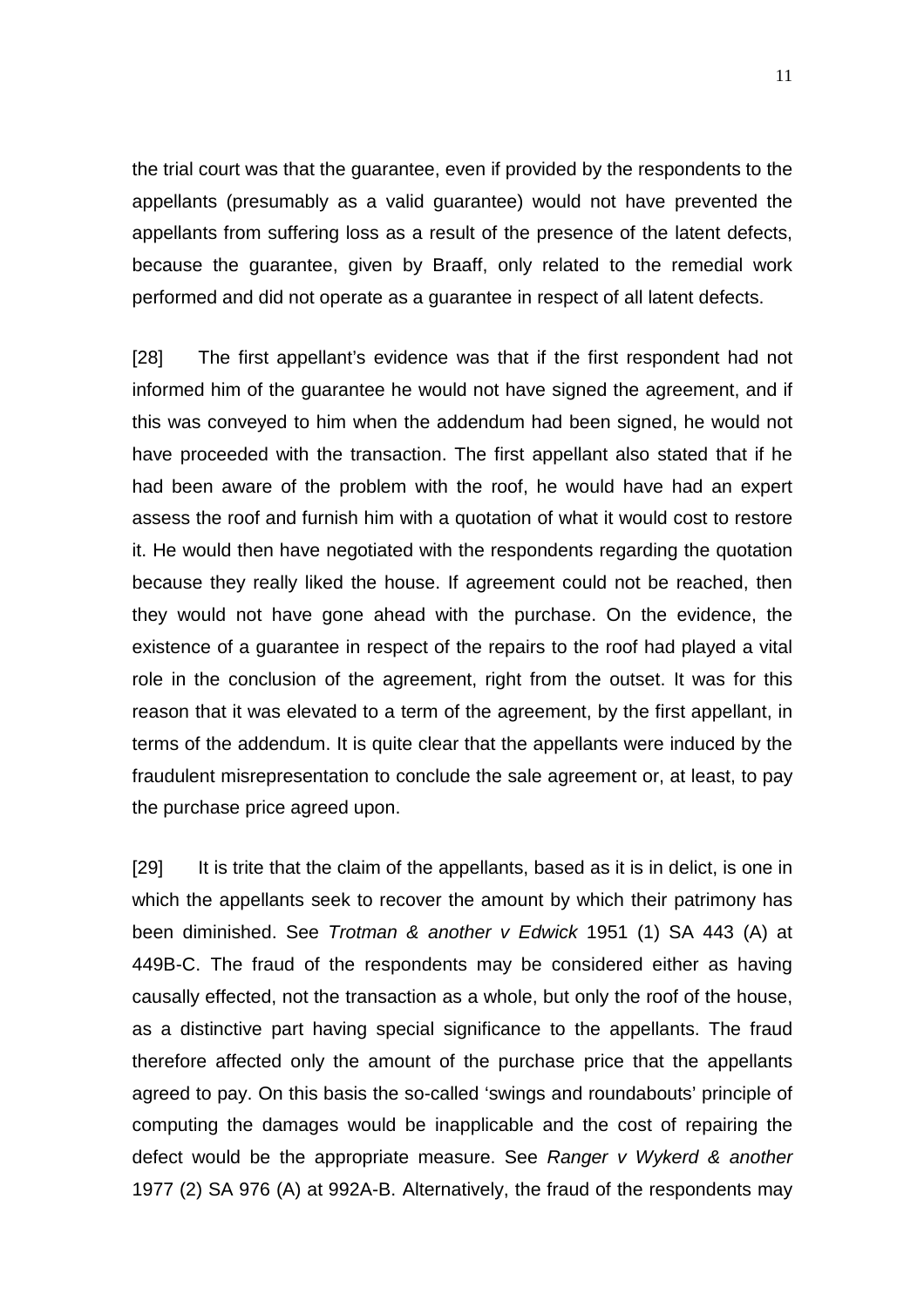be regarded as causally related to and affecting the transaction as a whole. In the present case, as in Ranger, it may be inferred as a fact that the agreed purchase price for the house, was prima facie its actual market value in its represented condition (with a properly repaired roof) at the time of the sale. The first appellant stated that they had initially offered an amount less than the asking price, which was rejected by the respondents. The respondents then offered an amount in return as the sale price, which the appellants accepted. The amount agreed upon constituted a small reduction in the listing price of the agents. There was no evidence led by the respondents to disturb such a prima facie inference on the facts of this case. (Ranger at 993C-E.)

[30] Whether the fraud of the respondents induced the appellants to conclude the sale agreement, or simply to agree upon the purchase price, it is clear that the fraud did occasion as cause and effect the patrimonial loss sustained by the appellants. On either basis, the correct manner of computing the appellants' loss is the cost of repairing the roof. That the cost of repairing the roof included the costs of rectifying a defect of which the respondents were unaware ie the pitch of the roof, which was an additional cause of the roof leaking, is irrelevant to this inquiry. That the terms of the guarantee only covered the repairs to the roof effected by Braaff, and not all latent defects in the roof, is likewise irrelevant.

[31] In addition, the respondents knew when making the fraudulent misrepresentation, that because the roof had not been properly or adequately repaired, it would leak in the future and it would have to be repaired to render the house habitable. The evidence establishes that the reasonable cost of repairing the roof to prevent it leaking necessitates that the roof be replaced. That the respondents did not foresee that the reasonable cost of repairing the roof would entail its replacement, matters not. The reasonable costs of repairing the roof are directly and causally connected with the fraud and are not remote. (Ranger at 994F-G.) The trial court accordingly erred in restricting the causative effect of the fraudulent misrepresentation to those defects which would have

12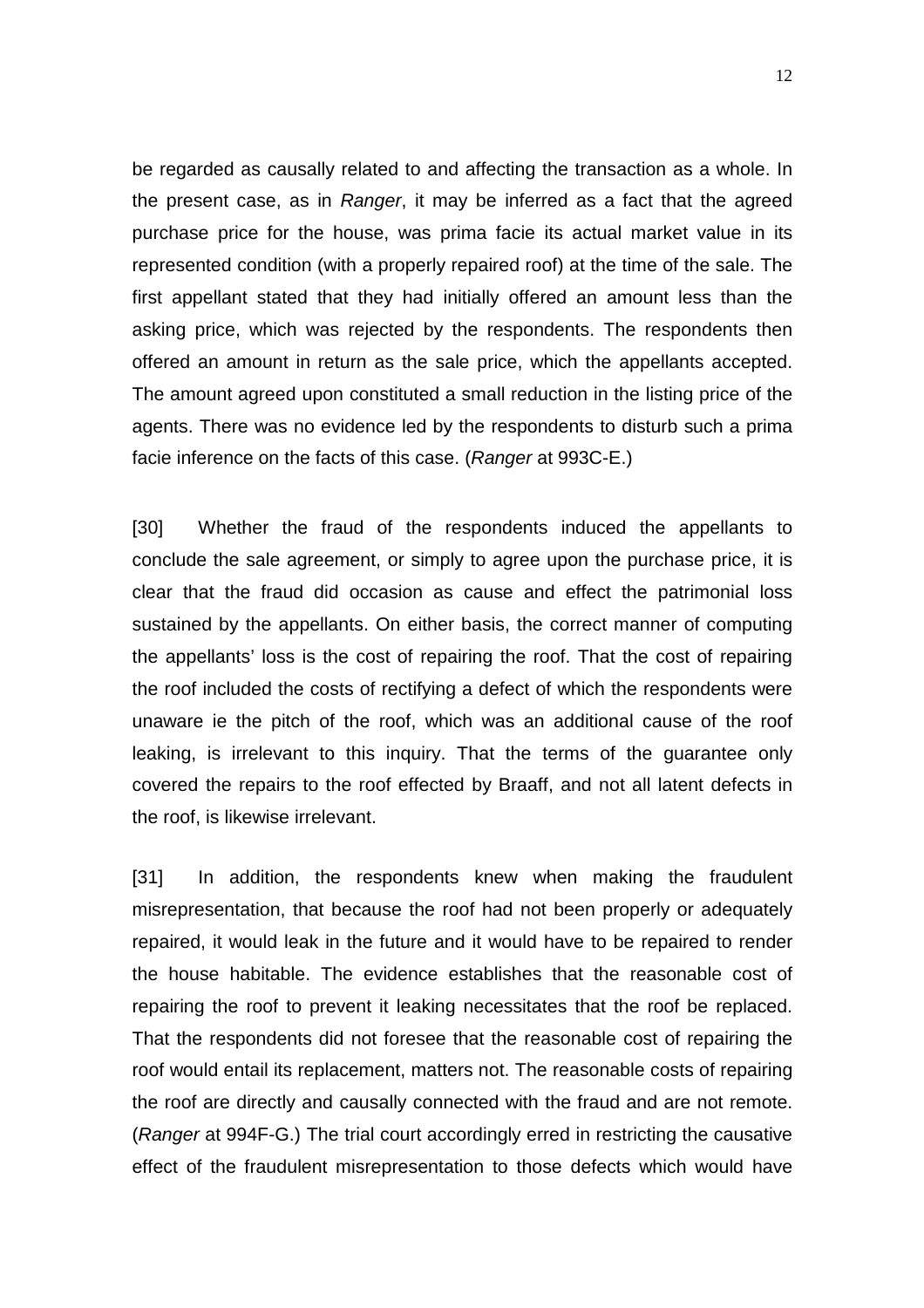been covered by the invalid guarantee. It is therefore unnecessary to deal with the remaining alternative cause of action based upon the actio ex empto.

[32] The appellants are accordingly entitled to the reasonable cost of repairing the roof. Visagie tendered evidence that the cost of repairing the roof in 2007 as at the date of the sale was R309 698. In the appellants' amended particulars of claim this was the amount advanced. Visagie stated that the cost of rebuilding the internal walls and gables to accommodate the increased pitch of the roof, calculated in 2010, was R110 000. This price would have to be discounted by 30 per cent to arrive at the cost in 2007, which discount produced an amount of R84 600. The total claim accordingly advanced by the appellants in their amended particulars of claim was R449 499. I do not agree with the view of the trial court that there was no justification in the evidence for the amount claimed. Visagie explained how the calculation was done and there was no evidence lead by the respondents to contradict his views.

[33] As regards the interest payable on this amount, in the particulars of claim interest was claimed at the rate of 15.5 per cent per annum a temporae mora. In the appellants' heads of argument interest was claimed as from the date of inception of the trial, being 8 October 2010. However, during the hearing counsel for the appellants agreed that interest should run only from the date upon which judgment was delivered by the trial court being 23 September 2011. Interest will accordingly run from this date.

[34] In the result the following order is made:

1 The appeal is upheld with costs.

2 The order of the high court is set aside and is substituted with the following order:

'The defendants are ordered jointly and severally to pay to the plaintiffs the sum of R449 499 together with interest thereon at the rate of 15.5 per cent per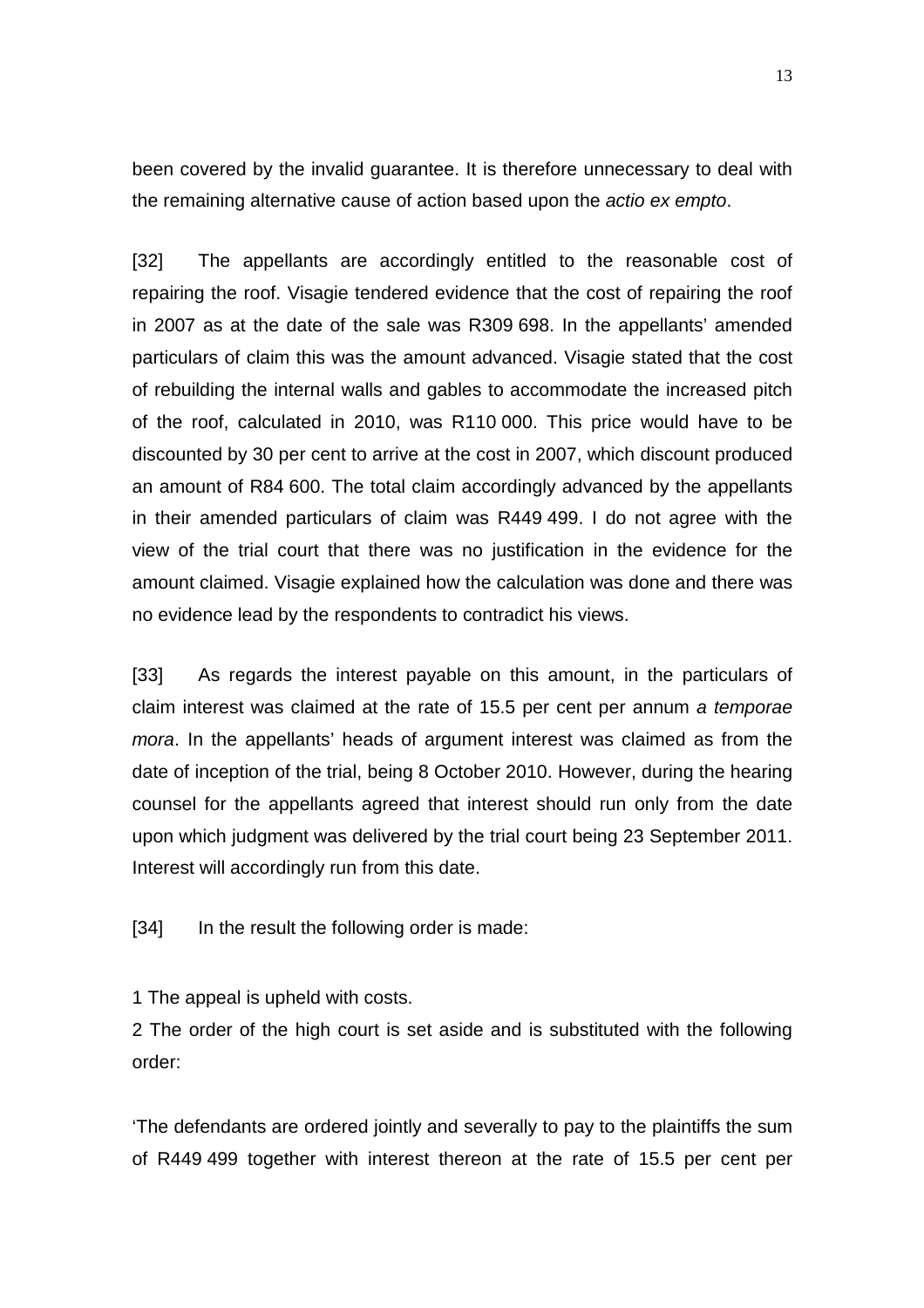annum from the date of judgment, being 23 September 2011, and costs of suit including the qualifying fees of Mr Visagie.'

> **K G B SWAIN ACTING JUDGE OF APPEAL**